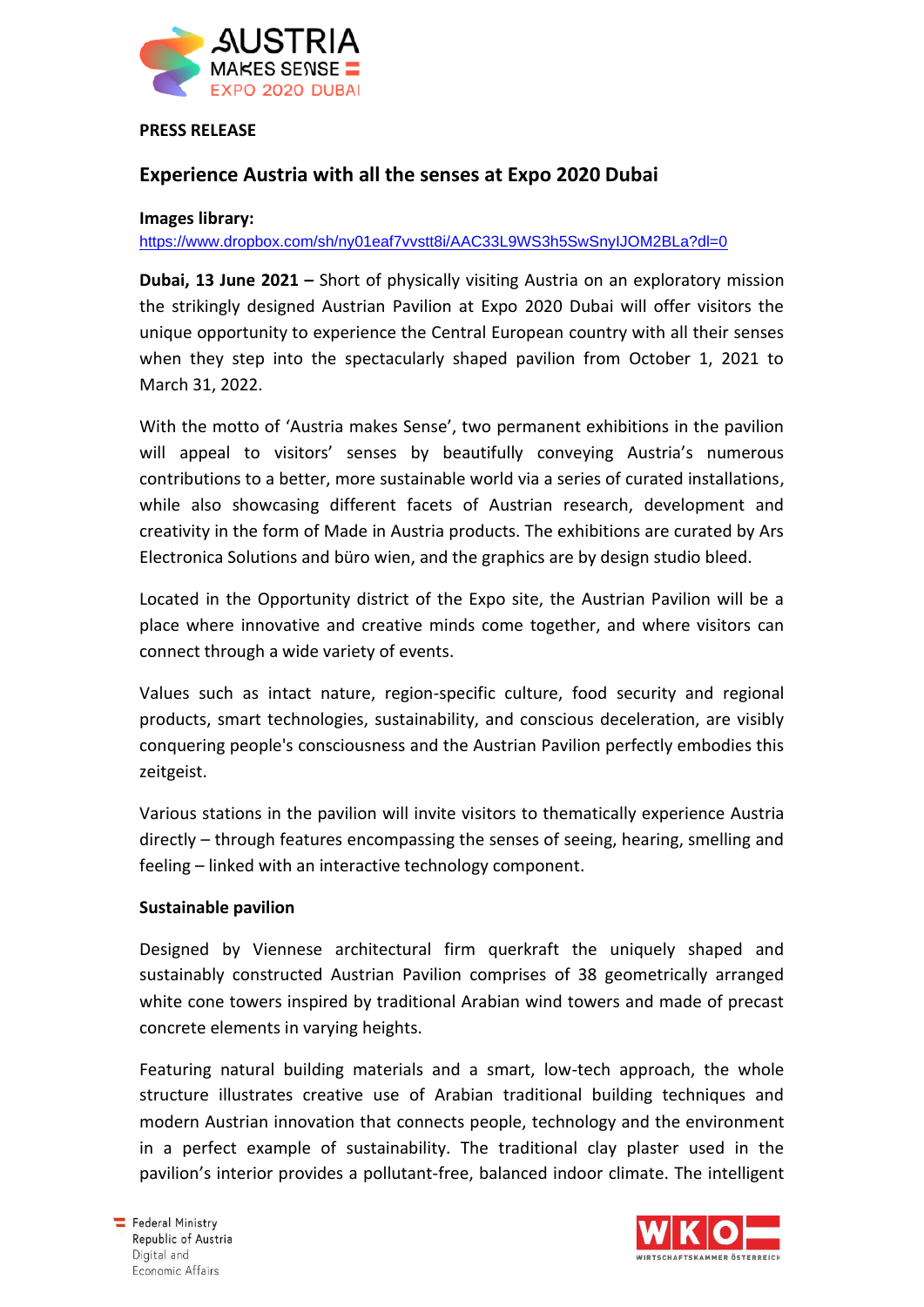

climate concept requires up to 70% less energy than conventional air-conditioned buildings of the same size in the Arab region.

Exterior work on the pavilion is completed, with the interior work due to start in mid-July 2021. The pavilion's sustainability existence will continue as the building will be repurposed and reused after the Expo ends.

## **iLab innovations**

In a temporary exhibition, 53 innovations that reflect Austrian inventiveness will be presented digitally and physically in the iLab - the knowledge platform inside the Austrian Pavilion. iLab will operate in two phases, each with four cluster themes: Smart City, Circular Economy, Mobility, Digital Opportunities, Water Agriculture, New Materials, Health & Life Science, and Digital Security. Child visitors will also be able to attend regular coding workshops in iLab.

## **Culture and coffeehouse**

Austria is known worldwide as a nation of art and culture and the Austrian Pavilion will live up to this reputation by hosting regular cultural performances. An art exhibition will also take place in January 2022 at Carbon 12 at Alserkal Avenue.

The coffeehouse, "Austrian Delight", situated in the centre of the Austria Pavilion, will represent the sense of taste and also serve as a symbol of Austrian hospitality, offering visitors the chance to catch up over coffee while enjoying world-famous Austrian culinary delights.

#### **B2B connections**

During the six-month Expo period, the Austrian Pavilion will host a wide-ranging business programme to connect Austrian and Arabian Gulf businesses, with the aim of developing new trade and economic ties for mutual benefit.

#### **Youth focus**

The Austrian Pavilion will host a pitch event for Austrian student inventors (15-18 ages) to showcase their sustainability-focused innovations at Expo 2020 Dubai. The young winners will travel to Expo 2020 Dubai in January 2022, where they will interact with other countries' pavilions and youth programmes.

#### **Austrian National Day**

The Austrian National Day will be celebrated on November 19, 2021, as part of the Expo's Nation's Day programme for each participating country. On Austria's Day, in addition to events in the Austrian Pavilion, cultural events on the entire Expo site are also planned, which will be attended by the Austrian Federal President Alexander

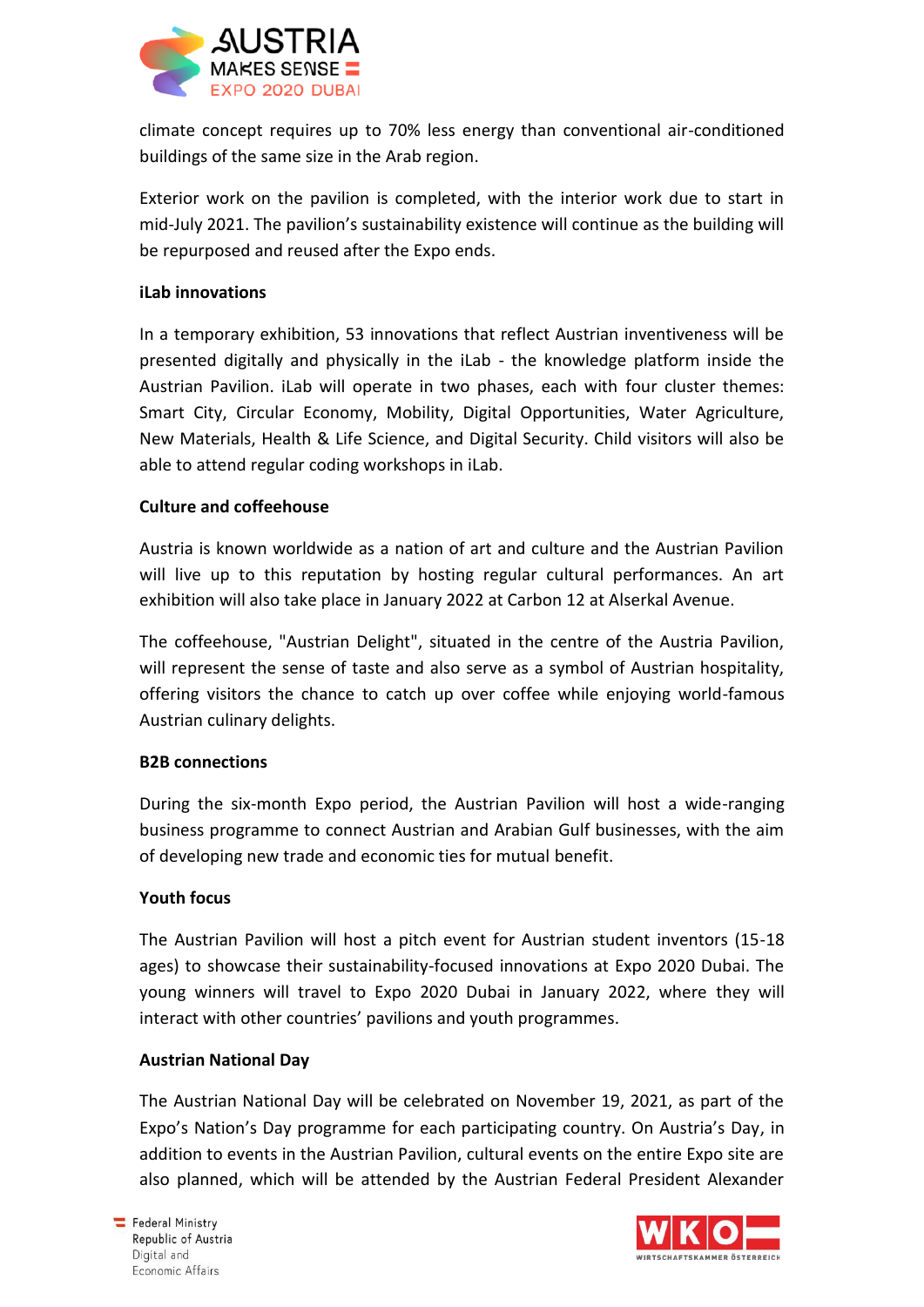

Van der Bellen, Austrian Minister of Digital and Economic Affairs Margarete Schramböck, President of the Austrian Economic Chamber Harald Mahrer, and Austrian Pavilion Commissioner General Beatrix Karl, besides a business delegation from Austria.

## **Easing GCC travel to Austria**

Austria is meanwhile set to welcome travellers from the GCC region again as from mid June onwards. The UAE, Saudi Arabia and Oman currently fall into the "risk" category of the Robert Koch Institute system. The so-called "RKI list" identifies more than 110 countries as "risk" or 'high risk" areas.

Austria will adopt the "RKI list" shortly, instead of the currently used European Centre for Disease Prevention and Control system. This means that the quarantine requirement will be removed for vaccinated, recovered or tested travellers from the three GCC countries that are classified as "risk" countries, according to an announcement from the Federal Ministry of Agriculture, Regions and Tourism.

Emirates Airline flies to Vienna daily from Dubai, while flydubai is also set to fly to Salzburg from Dubai four times a week from July on as of now.

## **Austria-UAE strong economics ties**

For Austria, which has had an official economic representation office in the UAE since 1976, the Gulf country is its most important economic partner in the Middle East. The UAE – Austria trade balance in 2020 amounted to approx. EUR 540 million, with Austrian direct investments in the Gulf country amounting to EUR 7.5 billion in 2020 making it the 7th largest FDI destination globally for Austria. In the same year, the UAE had investments totalling EUR 4.49 billion in Austria.

#### **– ENDS –**

#### **About Austria at the World Expo** [www.expoaustria.at](http://www.expoaustria.at/)

With its remarkable pavilion, Austria is building on the success of its presence at recent world expositions, which have attracted a great deal of public interest. The country's site at Expo 2020 Dubai is located in the Opportunity district. Using 38 cones rendered in clay, the querkraft architectural firm is creating a pavilion that unites the advantages of traditional architecture inspired by Arabic windtowers - with innovative climate engineering . The exhibition is being curated and implemented by Ars Electronica Solutions and büro wien. In total, around 100 Austrian companies are involved in Austria's presence at the Expo. Austria's participation in the Expo is being financed with funds from the Austrian Federal Ministry for Digital and Economic Affairs and the Austrian Federal Economic Chamber.